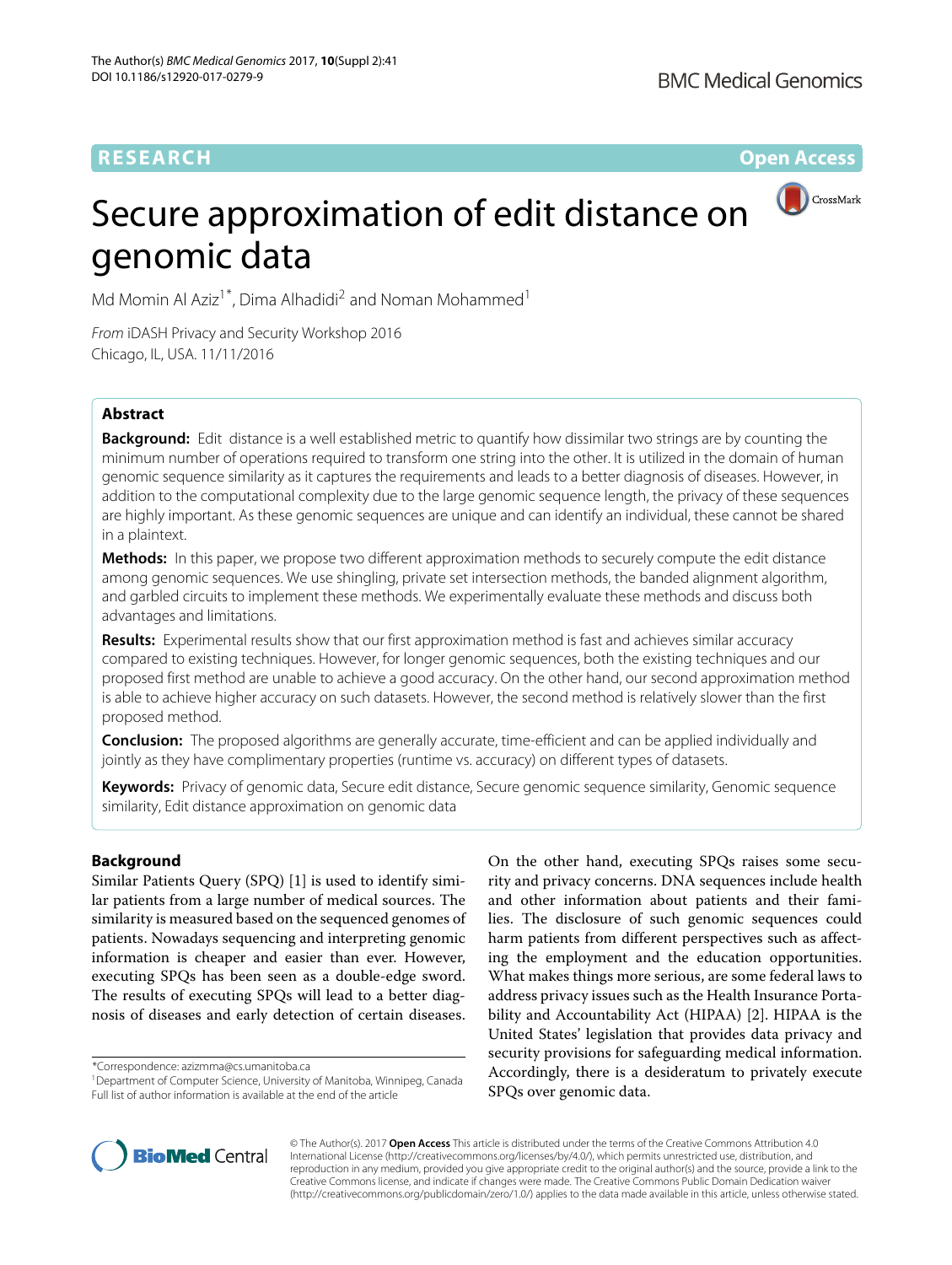Edit distance or Leveshtein Distance [\[3\]](#page-11-2), which has been a popular metric of string similarity, can be defined as the minimum number of operations (insertions, deletions and substitutions) required to convert one string to another. This metric is widely used in different problems for its superior utility and accuracy over other string distance metrics such as hamming distance and Jaro-Winkler distance [\[4\]](#page-11-3). For human genomic data, edit distance seems to capture the requirement as we can find similar patients [\[1\]](#page-11-0) based on genomic information. However, this superiority comes with a cost as edit distance is a quadratic time algorithm. That is, given two strings with *n* lengths, it requires  $O(n^2)$  operations to compute the edit distance; this is not acceptable for long string sequences. For this reason, edit distance problem has been studied over the years by the theoretical computer science community in order to find a better alternative, a faster algorithm [\[5,](#page-11-4) [6\]](#page-11-5), or an approximation algorithm. Particularly, in human genomic data where we have billions of base pairs and genomic sequences are constructed with nucleotides (*A, T, G, C*), this algorithm falls short as most datasets contain millions of records. For this reason, other algorithms of string similarity to deal with genomic data have been proposed [\[7,](#page-11-6) [8\]](#page-11-7). These algorithms have been mainly diverged into two directions, either designing faster algorithms by bounding the algorithm or resorting to an approximation which is the approach that we adopt in this paper.

Privacy and time efficiency should be considered while computing the edit distance over human genomic data to find similar patients. Data owners are not wiling to share their genomic data in plaintext to researchers to avoid reidentification of patients [\[9,](#page-11-8) [10\]](#page-11-9) and legal consequences [\[2\]](#page-11-1). Proper authentication and access control over these high volume of sensitive genomic data are ensured with time costly verification methods which often results in delays by several months [\[11\]](#page-11-10).

In this paper, we propose a framework which captures these requirements by preserving the privacy of the query issued by a researcher and the genomic data owned by a data owner in a time efficient manner. In other words, our framework allows efficient approximation algorithm of string similarity over genomic data where the data owner cannot see the researcher's query and the researcher cannot access the genomic data of the data owner. The proposed framework consists of two algorithms of approximating the edit distance over genomic data. The first one resorts to the concept of shingles [\[12\]](#page-11-11) supported by private set intersection techniques [\[13\]](#page-11-12). The second one depends on the banded alignment [\[14,](#page-11-13) [15\]](#page-11-14) implemented using garbled circuits [\[16,](#page-11-15) [17\]](#page-11-16). The contributions of this article can be summarized as follows:

• We propose an approximation of the edit distance based on shingles [\[12\]](#page-11-11) and the Permutation-based

Hashing Set Intersection (Phasing) [\[13\]](#page-11-12). A k-shingle for a genomic sequence can be defined as any substring of length  $k$  that can be found within the sequence. Shingles are generated for the sequences of the data owner and the sequence of the researcher. Phasing is then used to privately intersect the shingles of the researcher and the shingles of the data owner such that the query and the genomic data are obscured from the data owner and the researcher, respectively.

- We propose another algorithm of approximating the edit distance the preserves the privacy of the query and the genomic data using the banded alignment and garbled circuits. The banded alignment approximates the edit distance by reducing the number of the needed comparisons. To privately execute the banded edit distance, we resort to garbled circuits.
- We experimentally show that the first approximation algorithm is time-efficient whereas the second one is more accurate using different datasets. We also show that the first approximation can be applied before the second one because they have complimentary properties. Moreover, we compare these approximations with stat-of-the-art techniques [\[1\]](#page-11-0). Experimental results show that our proposed algorithms outperform existing techniques both in terms of efficiency and accuracy.

#### **Problem definition**

Similar Patients Query [\[1,](#page-11-0) [18\]](#page-11-17) mainly uses edit distance as a metric to measure the similarity between different genomic sequences. It allows researchers or health care professionals to retrieve similar genomic sequences based on a query sequence. For example, a new patient gets admitted and the physician is seeking for previous patients with similar genomic sequences. The history of previous patients will help the physician to come up with a definitive diagnosis in a timely manner.

The architecture of the proposed framework is shown in Fig. [1.](#page-2-0) It consists of two entities: a researcher and a data owner (i.e., hospital or genomic data storage). The researcher is working on a new disease but cannot reveal the subject's sequence to the data owner and the data owner does want to disclose its genomic data to the researcher. Both parties need a protocol to interact with each other to determine similar sequences without disclosing the genomic sequences of their patients. The number of sequences revealed to the researcher through the private mechanism is predefined.

More formally, given a dataset of genomic sequences  $GS = s_1, s_2, \ldots, s_n$  owned by a data owner and a genomic sequence  $s_a$  provided by the researcher as a query predicate, the problem of similar patients query (SPQ) is to retrieve the top-*k* similar patients from *GS*, where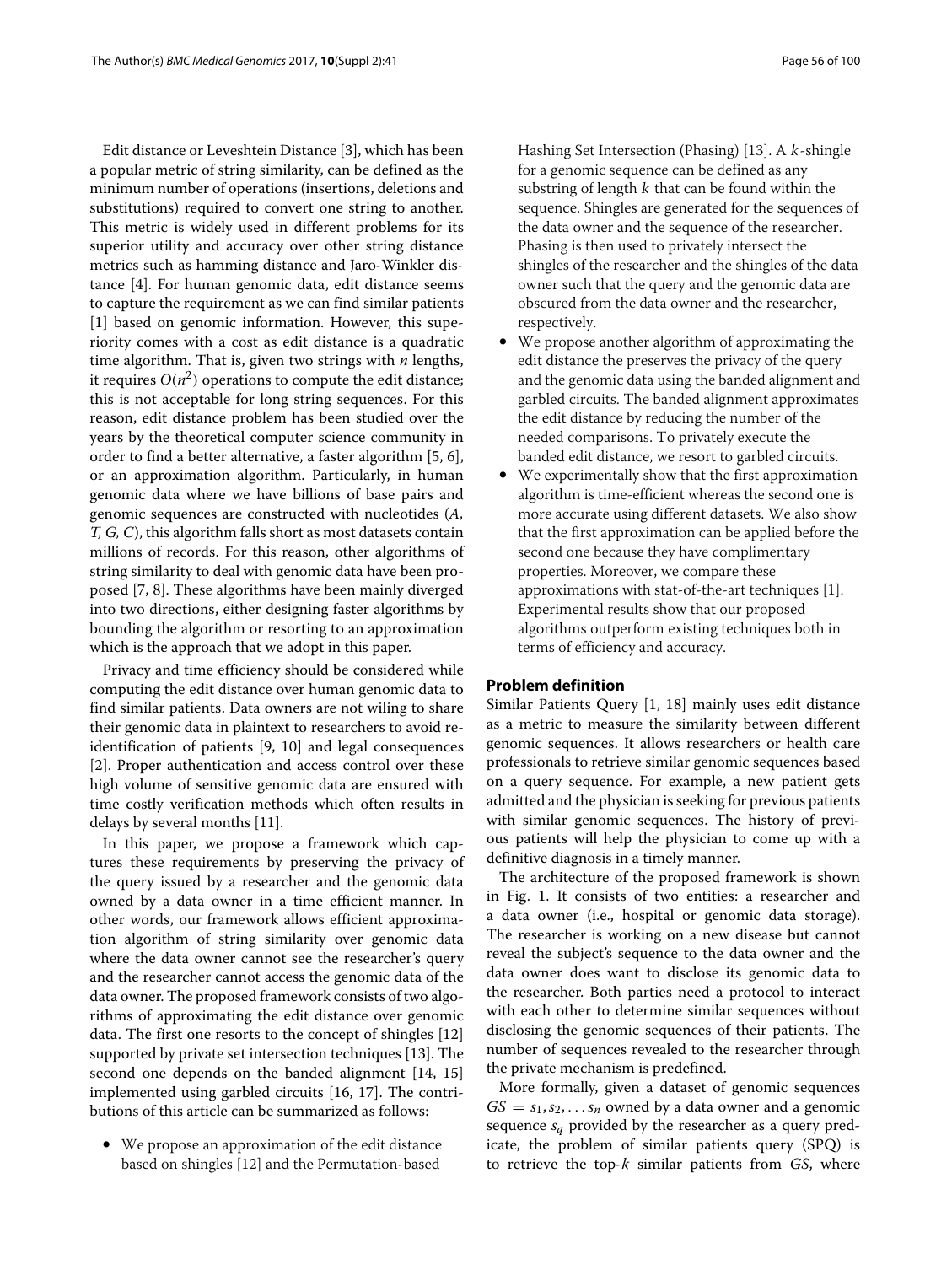



<span id="page-2-0"></span>the *k* sequences are determined according to the query sequence  $s_a$  and a similarity metric (i.e., edit distance). The retrieval should be conducted in a way such that the data owner cannot see  $s_q$  and the researcher cannot access any sequence in *S* other than the final output (i.e., top-*k* sequences).

## **Preliminaries**

In this section, we present an overview of the building blocks that are utilized in the proposed solution.

#### **Edit distance**

A word over the finite alphabet  $\Sigma$  is a sequence  $a_i, \ldots, a_n$ of symbols where  $a_i \in \Sigma$  for  $i = 1, ..., n$ . The empty word is denoted by  $\epsilon$ . An edit operation is a pair  $(a, b)$ with  $a, b \in \Sigma \cup \{\epsilon\}$  and  $ab \neq \epsilon$ . The edit operation  $(a, b)$  is called an insertion if  $a = \epsilon$ , a deletion if  $b = \epsilon$ , and a substitution if  $a \neq \epsilon \neq b$ . An edit operation is a basic step in transforming a word into another word. The meaning of the operations  $(\epsilon, b)$ ,  $(a, \epsilon)$ , and  $(a, b)$  is to insert *b*, to delete *a*, and to substitute *a* by *b*, respectively. A cost  $c(a \rightarrow b)$  is assigned to each edit operation  $(a, b)$ . It is generally assumed that  $c(a \rightarrow b) = 1$  and  $c(a \rightarrow b) = 0$  for  $a \neq b$  and  $a = b$ , respectively. An edit sequence *S* is a sequence of edit operations,  $S =$  $((a_1, b_1), \ldots, (a_n, b_n)), n \geq 1$ . The cost of an edit sequence *S* is defined as  $C(S) = \sum_{i=1}^{n} c(a_i, b_i)$ 

**Definition 1** *The edit distance d*(*X*, *Y*) *between two words X*, *Y is defined as the minimum cost taken over all edit sequences that transform X into Y. That is*  $d(X, Y) =$ *min*{*C*(*s*)|*s is a sequence of edit operations transforming X into Y*}*.*

For example, Let us assume that *X* and *Y* are genomic sequences such that  $X = ATGC$  and  $Y = ATGG$ . It takes one operation to convert *X* to *Y*. In other words, the edit distance is one. Wagner Fischer's algorithm to compute the edit distance is shown in Algorithm 1 [\[19\]](#page-11-18).

| Algorithm 1: Edit distance (Wagner Fischer's<br>Algorithm [19]) |
|-----------------------------------------------------------------|
| <b>Data:</b> Sequence X and sequence Y                          |
| <b>Result:</b> Edit distance $d(X, Y)$ between two              |
| sequences $X, Y$                                                |
| $1 \, m \leftarrow length(X);$                                  |
| $2 \, n \leftarrow length(Y);$                                  |
| 3 set each element in d to zero;                                |
| 4 for $i \leftarrow 1$ to m do                                  |
| $5 \mid d[i,0] \leftarrow i;$                                   |
| 6 for $j \leftarrow 1$ to <i>n</i> do                           |
| $7 \mid d[0,j] \leftarrow j;$                                   |
| s for $j \leftarrow 1$ to <i>n</i> do                           |
| for $i \leftarrow 1$ to m do<br>9                               |
| if $X[i] = Y[j]$ then<br>10                                     |
| $d[i,j] \leftarrow d[i-1,j-1]$ else $d[i,j] \leftarrow$         |
| Minimum $(d[i - 1, j] + 1, d[i, j - 1]) +$<br>11                |
| $\lfloor 1, d[i-1,j-1]+1 \rfloor$                               |
| 12 <b>return</b> $d[m, n]$ ;                                    |

## **Garbled circuits**

A Garbled Circuit (GC) is a constant round protocol which allows any function to be securely computed between multiple parties. This concept was defined in 1982 by Yao [\[16\]](#page-11-15) to solve "The Millionaire Problem". After much optimization through the years [\[20\]](#page-11-19), many implementations are currently available like ObliVM [\[25\]](#page-11-20) or FastGC [\[17\]](#page-11-16). The millionaire problem explains the importance of garbled circuits in secure multiparty computations. Suppose two millionaires want to determine who is richer but they do not want to reveal their exact wealth. They initiate a GC between them and the result will be a boolean which denotes any single party's value is greater than the other. One party (generator) generates the total circuit and keys whereas the other one (evaluator) evaluates it.

Figure [2](#page-3-0) shows an example of garbled circuit for AND gate. The generator picks two random keys for each wire such that one key corresponds to 0 and the other corresponds to 1 resulting 6 keys in total for each gate. After that the generator encrypts each row of the truth table by encrypting the output-wire key with the corresponding pair of input-wire keys. Then it randomly garbles the table, and sends it to the other party (evaluator) along with the key corresponding to its input bit  $(E_{k0x}$  if the input is 0 or  $E_{k_{1x}}$  if the input is 1). The evaluator evaluates the circuit by performing an oblivious transfer [\[21\]](#page-11-21) to get the key that corresponds to its input bit and then decrypts exactly one of the output-wire keys. The evaluator sends the generator the key for the final output wire and the generator informs the evaluator if it corresponds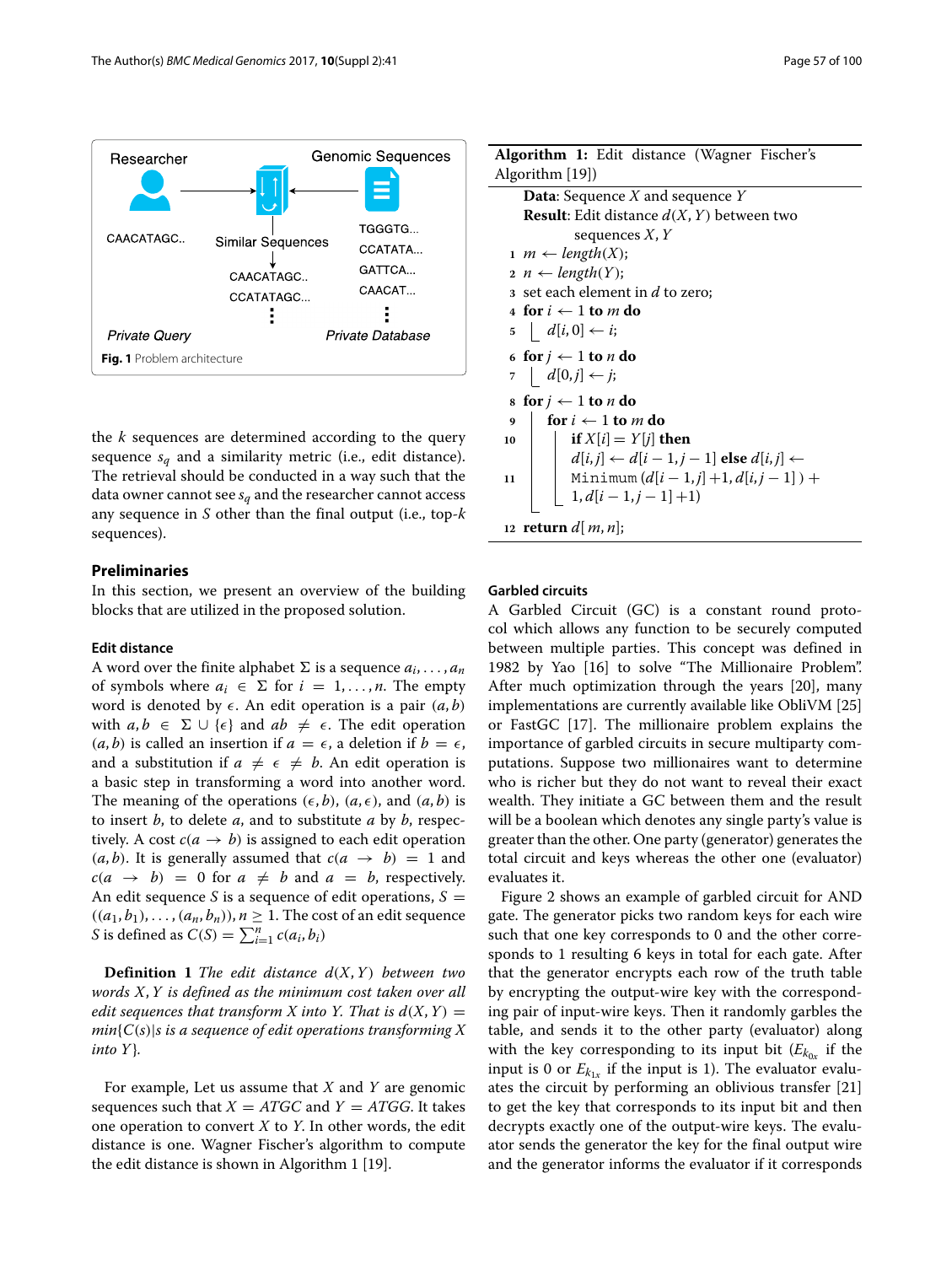

<span id="page-3-0"></span>to 0 or 1. Oblivious transfer is another cryptographic protocol where the generator puts  $E_{k_{0y}}$  or  $E_{k_{1y}}$  as inputs and the evaluator picks its input from it. This protocol ensures that the evaluator does not learn the other input and the generator is unaware of evaluator's pick. The beauty of the GC protocol is that only one row of the encrypted table will be decrypted by the evaluator to a proper value (with two keys).

#### **Threat model**

We adopt the semi-honest model where both parties follow the protocol but may try to deduce additional information from the received messages. A protocol is private in a semi-honest environment if the view of each party during the execution of the protocol can be effectively simulated by a probabilistic polynomial-time algorithm knowing only the input and the output of that party [\[22\]](#page-11-22). Many protocols involve the composition of privacypreserving subprotocols in which all intermediate outputs from one subprotocol are inputs to the next subprotocol. These intermediate outputs are either simulated given the final output and the local input for each party or computed as random shares. Using the composition theorem [\[22\]](#page-11-22), it can be shown that if each subprotocol is privacypreserving, then the resulting composition is also privacypreserving. The semi-honest model is a realistic adversary model in the context of this paper where a level of trust among the parties can be ensured through a mutual legal agreement.

## **Methods: Edit distance approximations over genomic data**

In this section we discuss two different techniques to approximate the edit distance over genomic data. These approximation algorithms are detailed in the following subsections.

#### **Shingles with private set intersection**

The first approximation algorithm consists of two steps. The first step depends on the concept of shingles

[\[12,](#page-11-11) [23\]](#page-11-23) whereas the second one depends on the Private Set Intersection (PSI) [\[13\]](#page-11-12). These two steps are summarized in Algorithm 2.

**Shingles.** Shingling [\[12,](#page-11-11) [24\]](#page-11-24) is a technique used to identify lexically similar documents in data mining. For any string *S*, a *w*-shingle is a set where each item is a substring of length *w*. These items can be unique or might appear more than once (bag technique). In this paper, we only consider the unique property of the shingles.

**Example 1** *Consider one genomic sequence 'CAA-* $CATAGCAAC'$  and  $w = 4$ , then the set of 4-shingles will *be {CAAC, AACA, ACAT, CATA, ATAG, TAGC, AGCA, GCAA}.*

Notice that '*CAAC*' appears twice in the sequence but only considered once when constructing the shingles. To

- **<sup>2</sup>** The data owner creates *w*-shingles for all the sequences in the dataset;
- **<sup>3</sup>** The data owner and researcher engage in a Private Set Intersection (PSI) [\[13\]](#page-11-12) protocol to determine common shingles without revealing their data to the other party;
- **<sup>4</sup>** The data owner gets the final intersection result;
- **<sup>5</sup>** The data owner orders the records which have a higher number of matches and the top-*k* records are sent to the researcher;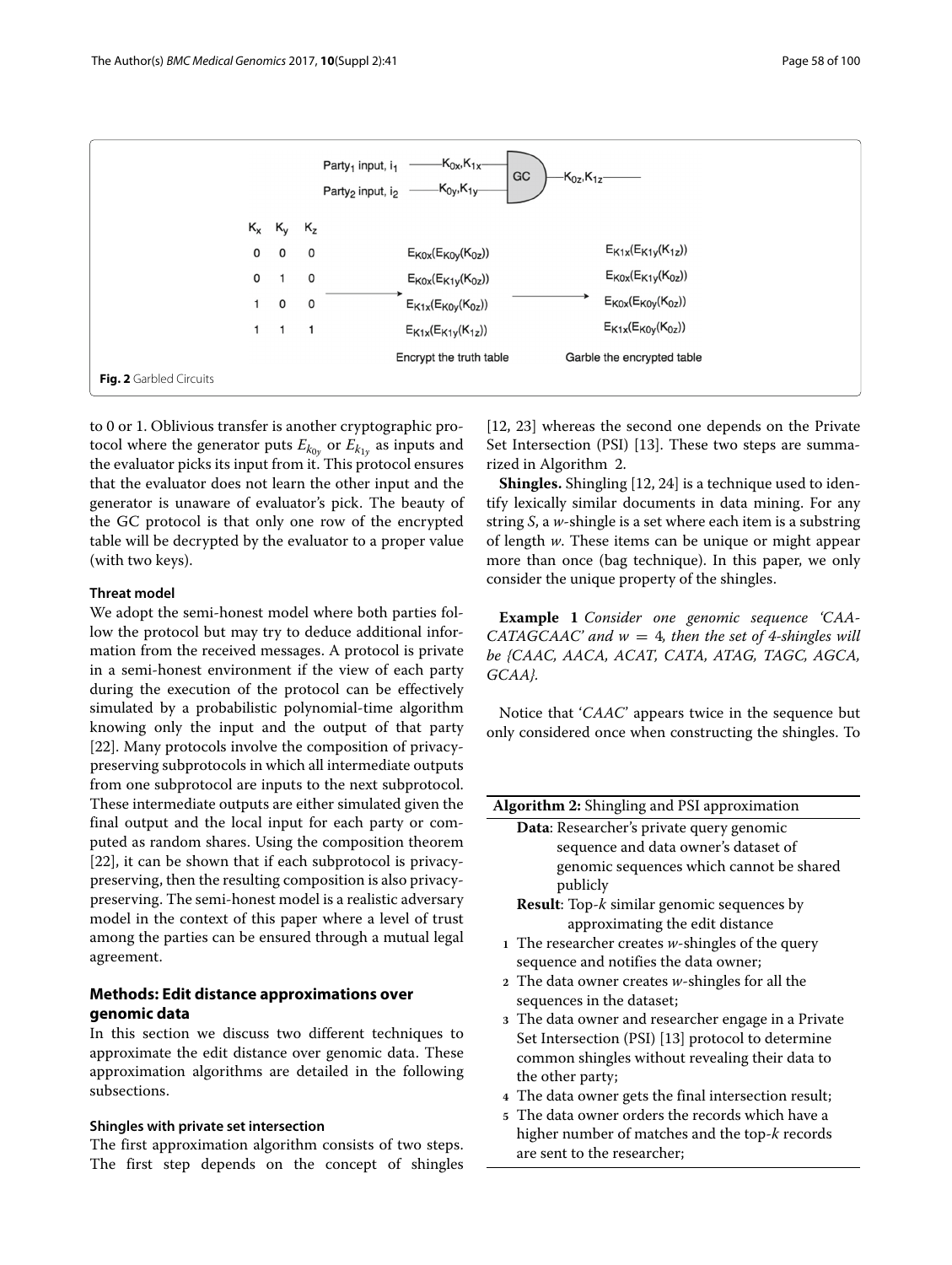the best of our knowledge, this is the first time this concept is used in privacy preserving computation of genomic data. It is particularly helpful for genomic sequences as we have only four nucleotides (*A*, *T*, *G*,*C*) to consider. In this step, the data owner and the researcher generate the *w*shingles for the genomic sequences in the dataset and the genomic sequence in the query, respectively.

**Private Set Intersection (PSI)** It is a useful technique and is used in many real applications [\[13\]](#page-11-12). It addresses the problem of two parties who do not want to share their data but want to discover the common items between them. Formally,

**Definition 2** *Consider two different parties having two different sets A and B respectively. The output of a private set intersection only reveals the set*  $A \cap B = \{x : x \in A \land x \in B\}$ *while A and B are kept private from each party.*

In this step, we adopt state of the art Permutation-based Hashing Set Intersection (Phasing) [\[13\]](#page-11-12) to privately intersect the shingles of the researcher and the shingles of the data owner generated in the first step. The data owner does not share its data or see the query sequence from the researcher. The data owner gets the result of the intersected shingles and orders the records according to the number of matches with the intersection result. For example, if record 1 has 10 shingles in the intersection set whereas record 2 has 9 singles, then record 1 is more similar to the query sequence than record 2. The data owner picks out the top-*k* and sends them to the researcher. The process is stated in Algorithm 2.

#### **Banded alignment using garbled circuits**

The second approximation algorithm depends on two concepts: the banded alignment [\[14\]](#page-11-13) to compute the edit distance and garbled circuits [\[16,](#page-11-15) [17\]](#page-11-16) to compute the banded edit distance in a privacy-preserving setting. The original Wagner Fischer's algorithm detailed in Algorithm 1 has an average case running time of *O*(*nm*) where *n* is the number of sequences and *m* is the length of a genomic sequence. Since genomic sequences are generally long, running time *O*(*nm*) is not scalable for human genomes [\[1\]](#page-11-0). We adopt in this step a banded alignment [\[14\]](#page-11-13) to reduce the runtime from  $O(nm)$  to  $O(nb)$  where *b* is a constant (band length). As outlined in Algorithm 3, we only compare each nucleotide from sequence *A* with a certain region *b* in the second sequence. Algorithm 1 has to calculate through both of the whole sequences to find its score.

To execute the banded edit distance detailed in Algorithm 3 in a private setting, we resort to garbled circuits [\[16,](#page-11-15) [25\]](#page-11-20). Due to privacy constraints, it is unwise to compare nucleotides at different positions using garbled circuits. The researcher can exhaustively find out

## **Algorithm 3:** Banded edit distance

| <br><b>Danaeu care albeance</b>                                     |
|---------------------------------------------------------------------|
| <b>Data:</b> Sequence $X$ , sequence $Y$ , and band length $b$      |
| <b>Result:</b> <i>b</i> -banded alignment distance $d'(X, Y)$       |
| between two sequences $X, Y$ [14]                                   |
| $1 \t m \leftarrow length(X);$                                      |
| $2 \, n \leftarrow length(Y);$                                      |
| 3 set each element in $d'$ to zero;                                 |
| 4 for $i \leftarrow 1$ to m do                                      |
| $5 \mid d'[i,0] \leftarrow i;$                                      |
| 6 for $j \leftarrow 1$ to <i>n</i> do                               |
| $7 \mid d'[0,j] \leftarrow j;$                                      |
| s for $j \leftarrow 1$ to <i>n</i> do                               |
| <b>if</b> $j - b < 1$ then <i>lowest</i> $\leftarrow$ 1 else<br>9   |
| lowest $\leftarrow$ j – b if j + b > m then highest $\leftarrow$ m  |
| else highest $\leftarrow$ j + b                                     |
| <b>for</b> $i \leftarrow$ lowest to highest do<br>10                |
| <b>if</b> $X[i] = Y[j]$ then $d'[i,j] \leftarrow d'[i-1,j-1]$<br>11 |
| else $d'[i,j] \leftarrow \text{Minimum} (d'[i-$                     |
| $1, j] + 1, d'[i, j - 1] + 1, d'[i - 1, j - 1] + 1)$                |
| 12 return $d'[m,n]$ ;                                               |
|                                                                     |

the corresponding value in any given respectable position. This is why the banded edit distance is implemented using a garbled circuit where the final output is the edit distance between the sequences (see Section [Security discussions](#page-8-0) for more discussion).

Garbled circuits are expensive time-wise especially if the data owner owns a large number of records. To overcome this deficiency, we apply the banded edit distance using garbled circuits after shingling and PSI as both approximation algorithms have complimentary properties.

#### **Joined approach**

In the joined approach, we use the first approximation (shingling and PSI) to reduce the search space for the second approximation as the first one is computationally much faster than the second one. Here the first method decreases the number of records that are used as an input to the second approximation by retrieving the top-*t* for a top-*k* query  $(t > k)$  as detailed in Fig. [3.](#page-5-0) The relation between *t* (the top-*t* records resulted from the first approximation) and *k* (the top-*k* that should result from the second approximation) is  $t = ck$  where *c* is a constant. The value of the constant *c* depends on the value of *k*, sequence length and dataset size. For example, if the dataset of the data owner contains 2000 records and the researcher is interested in the top-10 similar sequences, the first approximation reduces the number of records to 50 ( $c=5$  and  $t = 50$ ) and then we will use these 50 records as an input to the second approximation to end up with the top-10 similar records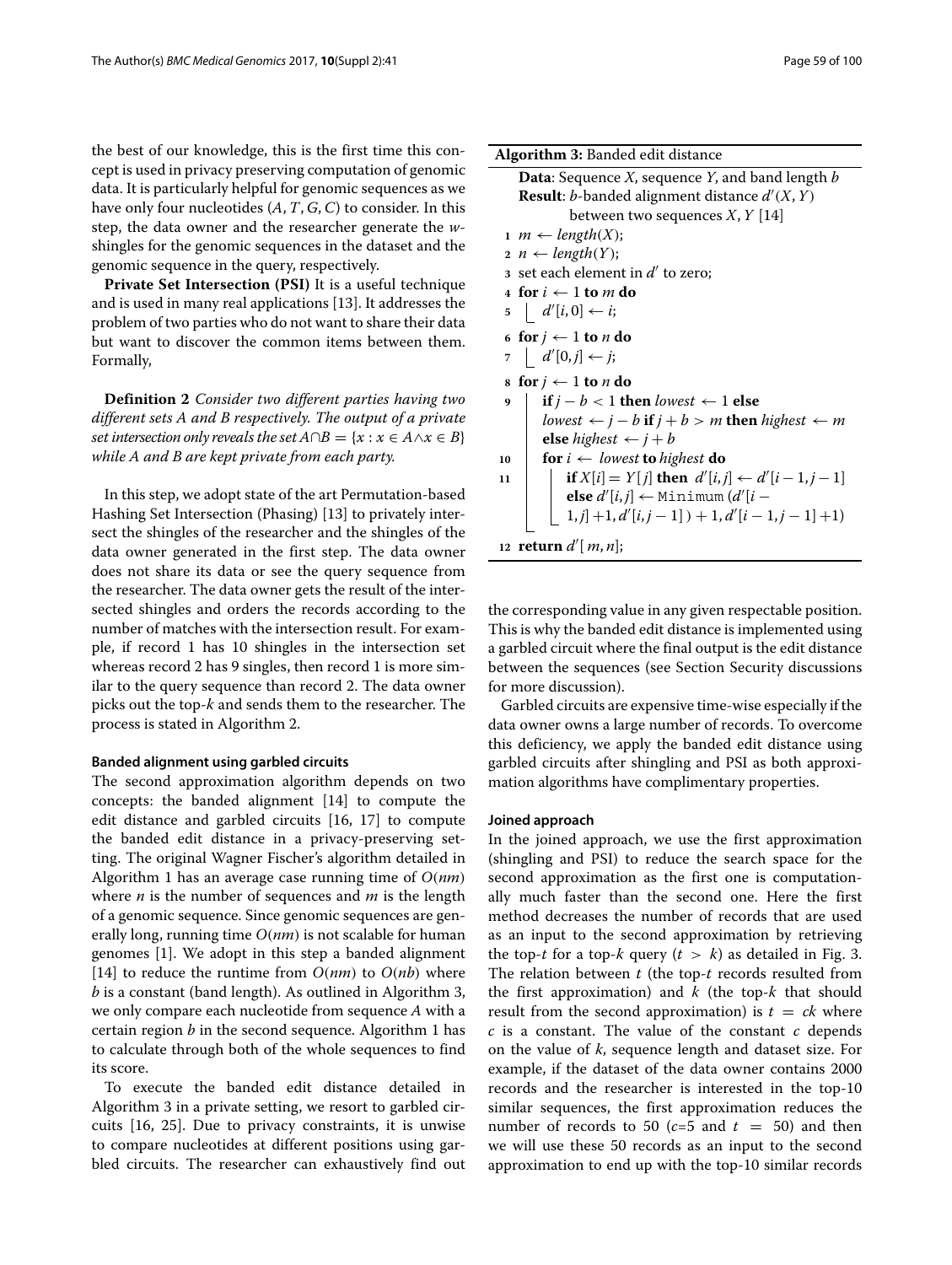

<span id="page-5-0"></span>(*k*=10). If the value of *k* is changed to 20, *t* becomes 100  $(t = 5 \times 20)$  records.

Notice that if the number of the records in the dataset of the data owner is not large or the sequence lengths are small, then there is no need for the first approximation algorithm to decrease the number of the records as banded alignment over garbled circuit will be efficient enough. We further show these relations on Section [Results.](#page-5-1)

To get the top-*k* after that, Algorithm 3 depends on the garbled circuit to compare two sequences. After that, the data owner orders the records of the dataset according to the values of the edit distance and sends the top-*k* records to the researcher.

## <span id="page-5-1"></span>**Results**

In this section, we analyze the performance of the proposed approximation algorithms for privacy-preserving genomic data similarity problem. To simulate the real-life scenario, we placed the data owner and the researcher in a virtual machine with 4GB RAM. The reason behind this choice is that we are interested in computing the required time to securely execute both approximations with fixed network latency (5-10ms). The source code is available publicly at GitHub [\[26\]](#page-11-25) for interested readers. We consider the following aspects in order to assess the efficiency of the proposed approximation algorithms.

- Space complexity for shingles: storage space needed to store the shingle dataset.
- Accuracy analysis: performance of the approximation algorithms measured against the original edit distance algorithm.
- Runtime analysis: time needed for preprocessing and to answer the researcher's query.
- Benchmarking: accuracy and time comparison with a state of the art technique [\[1\]](#page-11-0).

We used both real-life and synthetic datasets for evaluating our model. The real-life dataset is taken from the recent iDASH competition 2016 [\[27\]](#page-11-26) where there were approximately 3000-4000 different SNPs from 500 different individuals. For better analysis, we generated synthetic data by accumulating the allele frequency of CHB, CHS, JPT and MXL populations from *1000genomes* dataset (August 2010 Release) [\[28\]](#page-11-27) and generated 2000 genomic sequences with around 9000 SNPs each. Corresponding details about the datasets are presented in Table [1.](#page-5-2) The query sequence length for Database 1 is (3465) and specified by the iDASH competition 2016 [\[27\]](#page-11-26). For Database 2, the query sequence length is (9000- 10,000). Actually, the 50 query sequences were generated while generating Dataset 2. In other words, we generated 2050 sequences such that 50 were assigned for the query and the rest constructed the dataset We will call the real-life dataset taken from iDASH2016 and the synthetic dataset generated from *1000genomes* Dataset1 and Dataset2, respectively throughout the rest of the paper.

## **Space complexity for shingles**

As transforming a genomic dataset to a shingle dataset will be space exhaustive, we need to analyze the space requirements for different shingle sizes. We only consider unique strings when transforming the original genomic dataset to shingles dataset. For example, if there are *n*

## **Table 1** Dataset consideration

<span id="page-5-2"></span>

| Parameters            | Dataset 1       | Dataset 2  |
|-----------------------|-----------------|------------|
| Number of records (n) | 500             | 2000       |
| Sequence length (/)   | 3400-3500       | 9000-10000 |
| Number of queries     |                 | 50         |
| Query length          | 3461            | 9000-10000 |
| Data size (MB)        | 1.65            | 172        |
| Data source           | iDash 2016 [27] | Generated  |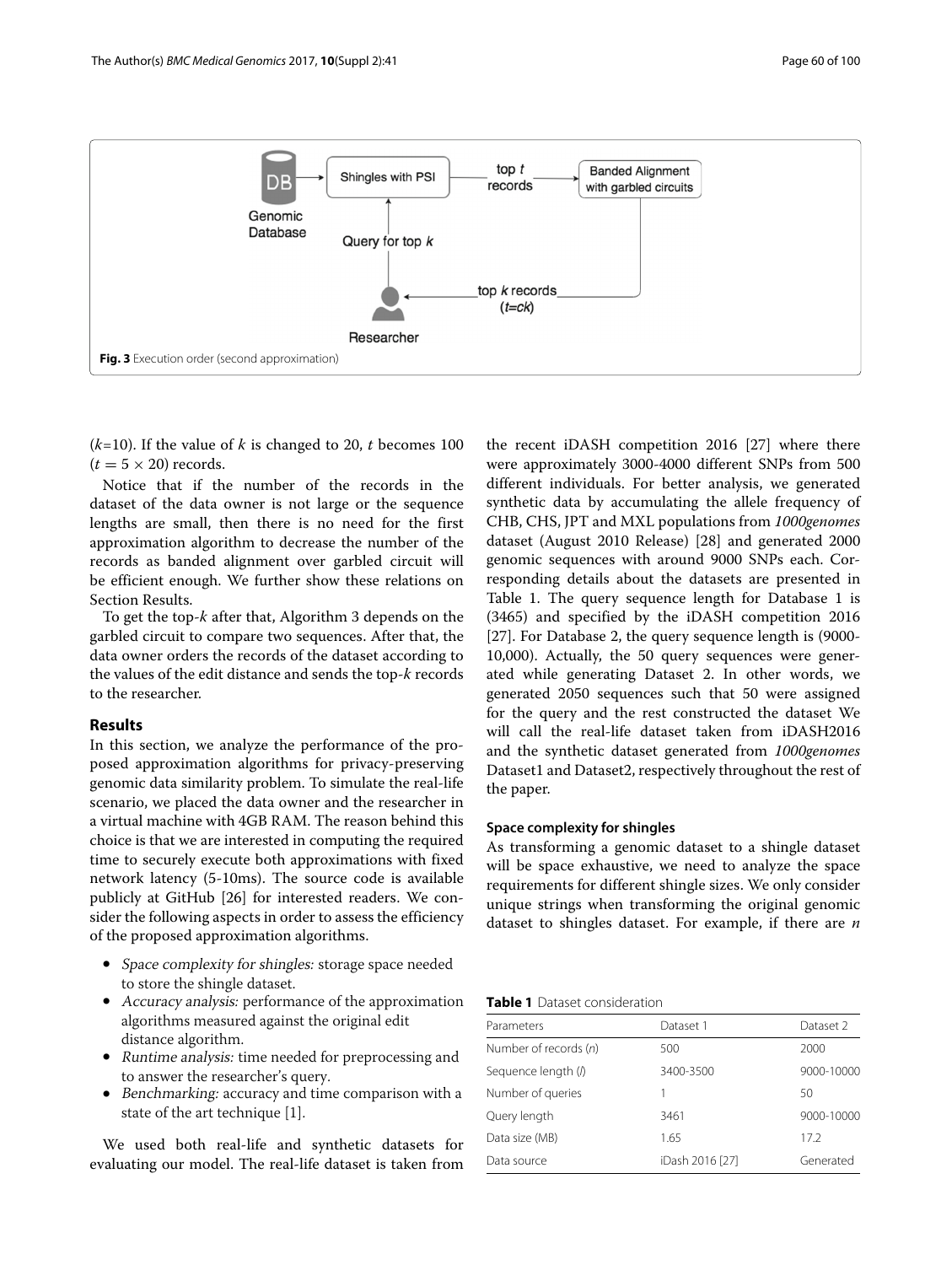Shingle size w Unique shingles Shingle dataset size (MB) 5 1024 0.007 10 354,457 4.05 15 1,383,525 22.4 20 2,927,918 61.4

<span id="page-6-0"></span>**Table 2** Relationship between the shingle dataset size and the number of unique shingles for different shingle size (w)

genomic sequences each with *l* length, then the size of the dataset is  $n \times l$ . If we consider fixed size *w*shingles (i.e.,  $w = 5$ ) then we need to construct a  $r \times w$ dataset where there are *r* unique shingles each with *w* length. For example, if  $w = 2$ , we have only  $4^2$  possible shingles (*AA*,*AT*,*AC*,*AG*, ...) since sequences are constructed with 4 nucleotides (*A, T, G, C*). This converts a  $n \times l$  genomic dataset to a  $16 \times 2$  shingle dataset. However this transformation will be expensive for large values of *w*.

Theoretically, the number of unique shingles (4*w*) should grow exponentially as the size of *w* increases. Nevertheless, due to the high repetitions in genomic sequences, this quantity is much smaller for practical application scenarios. As shown in Table [2,](#page-6-0) if  $w = 10$  then we have 354,457 shingles from a dataset of 3,000 records (9,000-10,000 length) where theoretically we should have  $4^{10} = 1,048,576$ . This results in a shingle dataset of 4.05 MB whereas the size of the original dataset with sequences was 17.718 MB. Larger values of *w* increases the size of the shingle dataset as shown in Table [2.](#page-6-0)

#### **Accuracy analysis**

As we are proposing two approximation algorithms, we analyze their accuracy separately and jointly. Here the accuracy is defined as,

$$
accuracy = \frac{\# \text{ of match in a top-k query}}{\# \text{ of positives from edit distance}}
$$

$$
= \frac{N_{TP}}{N_P} = \frac{N_{TP}}{N_{TP} + N_{FN}}
$$

where *TP*, *FN*, *P* are true positives, false negatives and positives, respectively. In general, this accuracy (also known as true positive rate, sensitivity or recall) denotes how many records are positives for both the approximation algorithms and the original edit distance algorithm. For example in a top-*3* query, we have records {1000, 1010, 505, 1101} as an output from the edit distance algorithm where the records 505 and 1101 have the same distance and ranked 3rd. Similarly, from our approximation algorithm, we have the rank as {1000, 1010, 505, 202} which will lead the accuracy to be  $\frac{3}{4} = 75\%$ . Some further analysis and explanation are available in the Additional file [1](#page-11-28) document as well.

The first approximation algorithm using shingles and PSI is much accurate when the dataset is small (i.e., Dataset 1). While for larger datasets, this method falls short and we need the banded alignment algorithm to obtain good accuracy. They can also be used in conjunction or jointly.

In Fig. [4,](#page-6-1) we depict the accuracy of the shingling and PSI approximation using Dataset 1. The dataset had 500 records and short sequences (around 3000 each). The performance of the proposed approximation (shingles and PSI) algorithm is measured against the original edit distance algorithm. The optimal value of *w* is  $(log_{|\Sigma|}l)$  [\[15\]](#page-11-14) where *l* is the sequence length and  $|\Sigma| = 4$  for genomic sequences. However, as lower *w* values resulted in higher false positives, those are not showed here for brevity.

<span id="page-6-1"></span>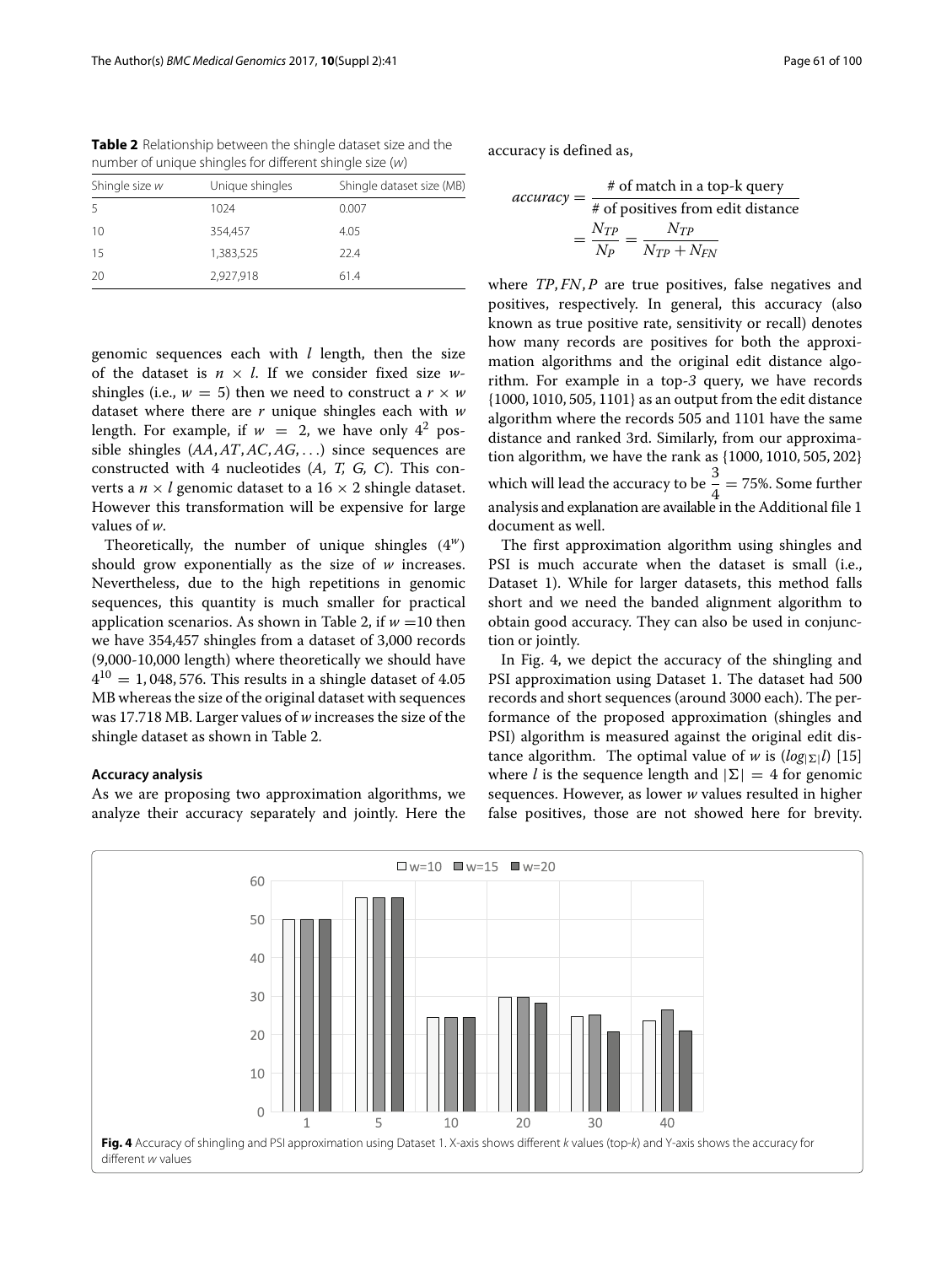

<span id="page-7-0"></span>However, more graphs are shown in the Additional file [1](#page-11-28) regarding this issue.

Aforementioned, this method has some shortcomings when dealing with Dataset 2 where we have longer sequences. In Fig. [5](#page-7-0) we show this deficiency as the accuracy ranges in 2−13% for top-1 queries. This is due to the higher sequence lengths and numbers as shingle matches cannot efficiently represent the original edit distance.

Due to this deficiency from shingles and PSI approximation algorithm, we switch the other technique to approximate edit distance which is more accurate for longer sequences. The accuracy of our banded alignment is showed in Fig. [6.](#page-7-1) The accuracy of this method is impeccable due to the resemblance with the original edit distance and lower dimension of data. However there is a certain cost involved in executing the banded alignment over a garbled circuit (to provide security) which results in longer run times. We further elaborate this notion in the upcoming run time analysis section.

Figure [7](#page-8-1) shows the accuracy for both approximation algorithms joined according to Fig. [3.](#page-5-0) Here, we use the top-*t* outputs from the first approximation algorithm as an input to the banded alignment to end up with the target top-*k* results. It is clear from Fig. [7](#page-8-1) that larger values of *t* returns better accuracy. On the other hand, larger values of *t* has a negative impact on the running time as demonstrated in the subsequent section. The accuracy in Fig. [6](#page-7-1) is certainly better than the accuracy in Fig. [7.](#page-8-1) However, we proposed the combining of both approximations as shown in Fig. [3](#page-5-0) because this reduces the execution time. We have further discussed these issues in the Additional file [1.](#page-11-28)

<span id="page-7-1"></span>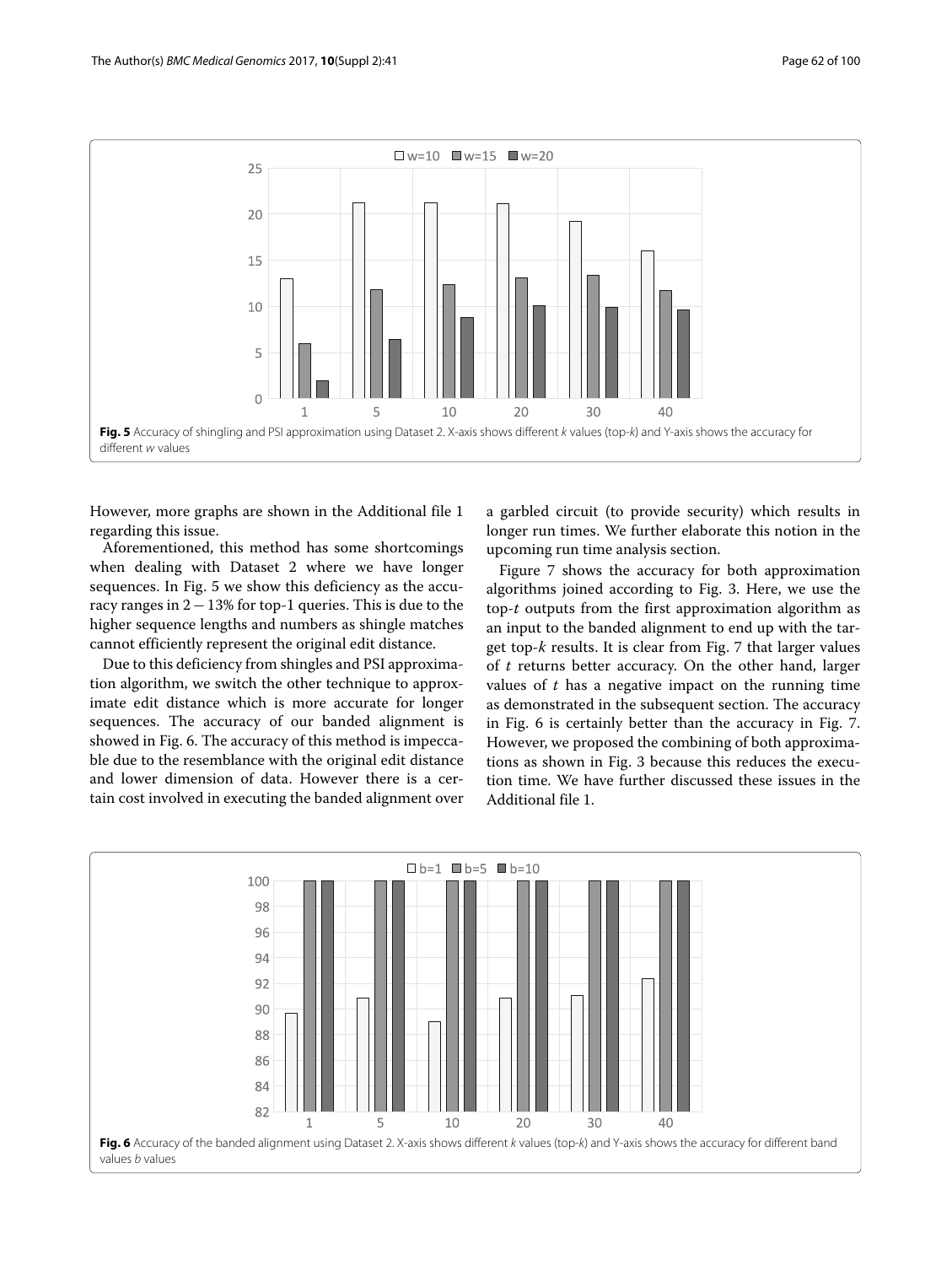

## <span id="page-8-1"></span>**Runtime analysis**

We show in Table [3](#page-8-2) a summary of the running time of both private approximation algorithms along with other insecure techniques. We also give the time required for the state of the art work conducted by Wang *et al.* [\[1\]](#page-11-0) as it provides a solid benchmark for assessing runtime. The benchmarking is done using Dataset 2. The first approximation (shingling and PSI) is the fastest. The banded alignment takes longer since it depends on the sequence length of the query due to the runtime *O*(*nb*).

This concern can be further elaborated in Fig. [8](#page-9-0) where we show the run time for both approximation algorithms with different band sizes and c. The noticeable aspect of Fig. [8](#page-9-0) is that the running time of the joined approach has a linear relationship with the value of *k*. If *k* is increased, *t* (the input of the banded alignment  $(t = ck)$ ) will be increased and accordingly the running

<span id="page-8-2"></span>**Table 3** Running time analysis (top-10 queries with  $k = 10$ ,  $c = 5$  ( $t = ck$ ),  $w = 10$ , and  $b = 5$ )

| Dataset   | Method                  | Preprocessing | Query    |
|-----------|-------------------------|---------------|----------|
|           |                         | Time (s)      | Time (s) |
| Dataset 1 | Plain Edit Distance     | 0             | 23       |
| Dataset 1 | Shingles with PSI<br>18 |               | 5        |
| Dataset 1 | Protocol 1 [1]<br>5.7   |               | 585      |
| Dataset 1 | Protocol 2 [1]          | 5.7           | 511      |
| Dataset 2 | Plain Edit distance     | $\Omega$      | 930      |
| Dataset 2 | Protocol 1 [1]          | 61            | 3049     |
| Dataset 2 | Protocol 2 [1]          | 61            | 2800     |
| Dataset 2 | Shingles with PSI       | 181           | 108      |
| Dataset 2 | Shingles with $PSI +$   | 181           | 730      |
|           | banded alignment        |               |          |

time will be increased. This is the primary reason behind using the shingle approach before the banded alignment in the joined approach as it reduces the search space in a constant time for the banded alignment for a large dataset. Also, it is clear that the preprocessing time is a one time cost and depends on the genomic database size which we can neglect. However, the banded alignment over garbled circuit can be much faster under some security assumptions which we explain in [12.](#page-9-1) The run time for Dataset 1 is provided in the S Additional file [1.](#page-11-28)

#### **Benchmarking**

In Figs. [9](#page-9-2) and [10](#page-10-0) we show the performance of the state of the art approximation algorithm proposed by Wang et al. [\[1\]](#page-11-0) using Dataset 1 and Dataset 2, respectively. Both protocols presented in the paper of Wang et al. have high accuracy using Dataset 1 for top-{1, 5, 10, 20, 30, 40} queries which resemble our PSI and shingle based approach. It is noteworthy that we take much less time to achieve similar accuracy (24*s* vs 585*s*). However, this accuracy drops for longer sequences as shown in Fig. [10](#page-10-0) for Dataset 2. This clearly shows the benefit of our second approximation algorithm using the banded alignment technique. Thus, our joined approach achieves a good balance between accuracy and runtime.

## <span id="page-8-0"></span>**Security discussions**

In this section, we elaborate some of our design choices and discuss the limitations of the proposed methods.

#### **Security of private set intersection methods**

In addition to Phasing algorithm [\[13\]](#page-11-12), there are a number of other private set intersection techniques [\[29\]](#page-11-29). Among these, we experimentally evaluated the basic hashing based method [\[30\]](#page-11-30), Diffie-Hellman based protocol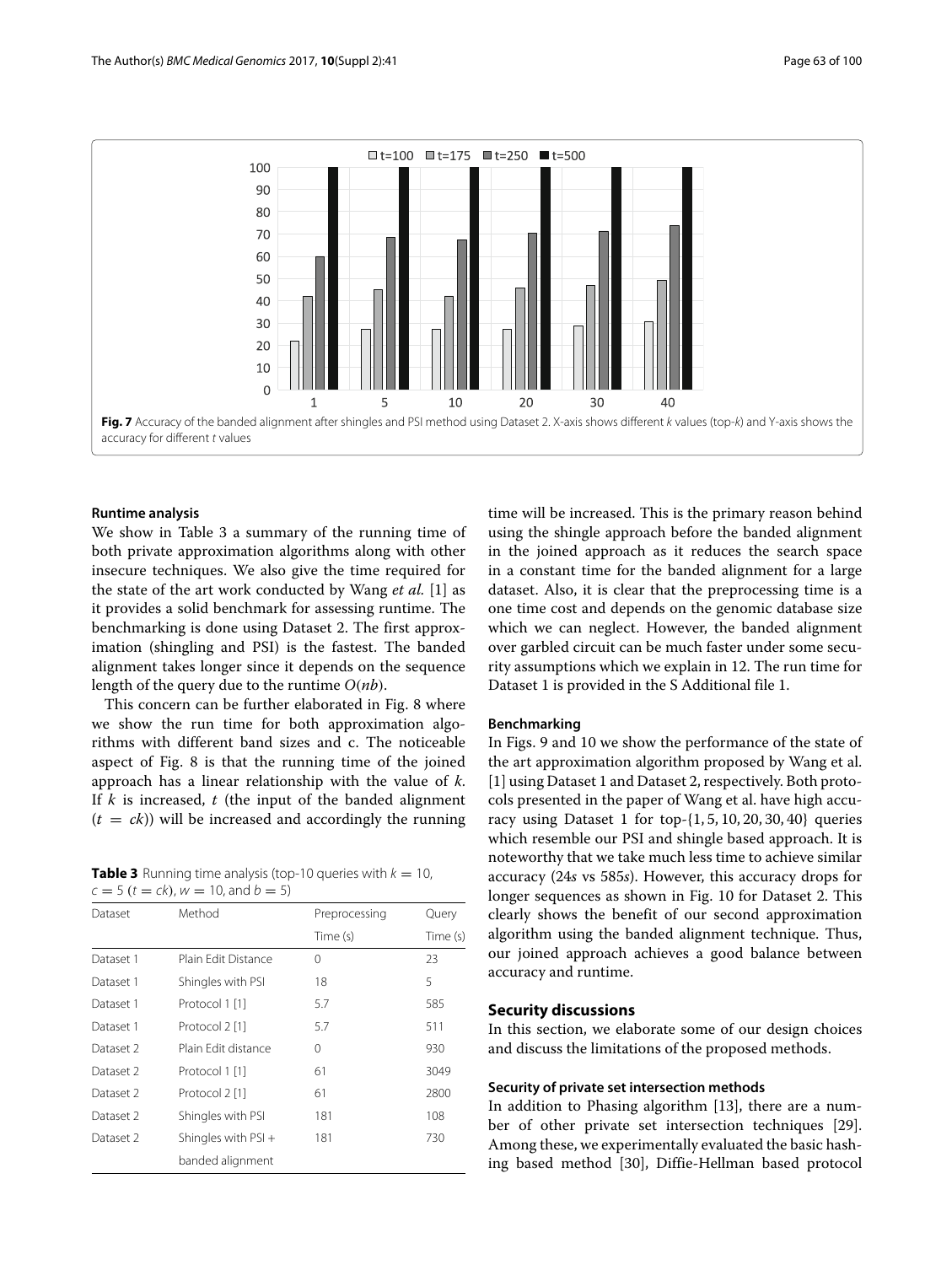

<span id="page-9-0"></span>[\[31\]](#page-11-31) and permutation based hashing method [\[13\]](#page-11-12). We found that only the hashing based method has a better performance than the Phasing algorithm. We did not opt for the hashing method [\[13\]](#page-11-12) because an active adversary can run a brute force algorithm on a specific shingle size (*w*). This will eventually reveal the query sequence (or genomic data) as the data owner (or the researcher) can reconstruct the sequence from shingles. Therefore, we use the Phasing algorithm [\[13\]](#page-11-12) where such attack is not possible.

#### <span id="page-9-1"></span>**Banded alignment in garbled circuit**

In the banded alignment, we implemented the whole algorithm using a garbled circuit (GC). This design choice is due to the leakage consideration of individual position comparisons of the edit distance algorithm. In the original edit distance algorithm, characters are matched one at a time at different positions of the sequences of the query and the dataset. If a researcher is allowed to query the genomic dataset and individual comparisons are done using a GC, then s/he can exhaustively find out the corresponding value in any given respectable position as there are only 4 possible values (A, T, G, C). However, in our method, the whole iteration of the computation is done inside a garbled circuit and it outputs only the final result of the edit distance. Thus, our banded alignment protocol allows a researcher and a data owner to obliviously calculate the distance between two strings without leaking any further information.

#### **Joined approximation**

The output of the joined approximation is the top-*k* sequences given a target query and these *k* sequences

<span id="page-9-2"></span>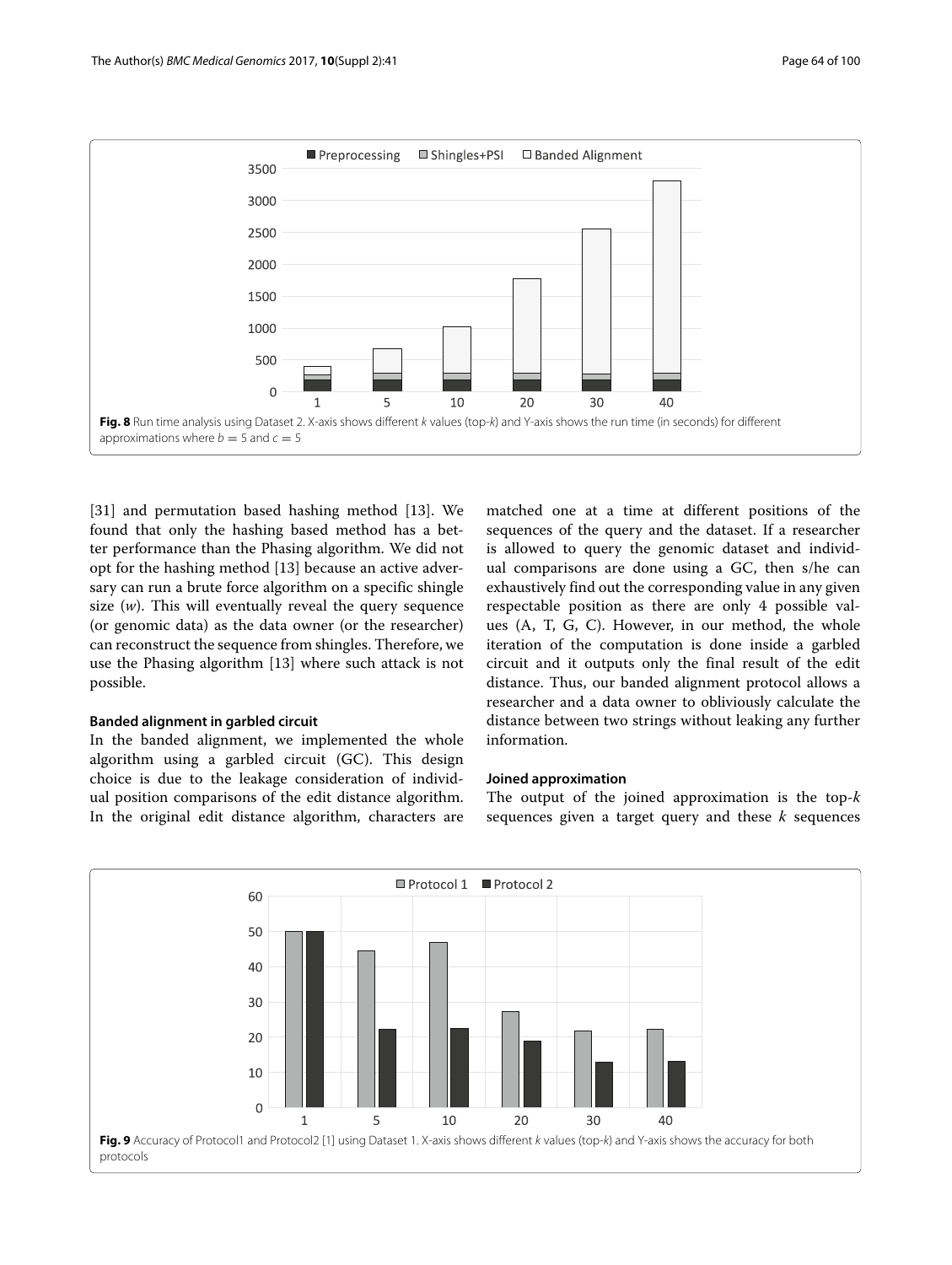

<span id="page-10-0"></span>are public and the output of the protocol. In the joined approximation, the data owner knows the *t* records which are the output of the shingling and PSI. As these *t* records are not revealed to the researcher, it does not violate the security requirement. Also, it does not reveal any additional information to the data owner as *t* sequences are more general than the final *k* sequences.

#### **Related work**

One of the primary works in the domain of privacy preserving genomic sequence similarity is conducted by Jha *et al.* [\[32\]](#page-12-0). In their paper, they showed three different protocols which can replicate the original edit distance algorithm over a garbled circuit. However, due to the performance of the garbled circuit available that time, it took around 40 seconds for computing the edit distance between two sequences where the length of each one of them is 25. After the proposal of the fully homomorphic encryption (FHE) by Gentry [\[33\]](#page-12-1), edit distance was

<span id="page-10-1"></span>**Table 4** Chronological development of privacy preserving genomic data similarity methods

| Authors            | Year | Data $(n \times m)$ | Time (s) | Principal method                                          |
|--------------------|------|---------------------|----------|-----------------------------------------------------------|
| Jha et al. [32]    | 2008 | $25 \times 25$      | ~< 40    | Smith-Waterman                                            |
| Wang et al. [38]   | 2009 | $400 \times 400$    | 28.5     | Custom<br>protocols                                       |
| Wang et al. [1]    | 2015 | $2000 \times 9000$  | 2800     | Private set<br>difference with<br>a reference<br>sequence |
| Cheon et al. [34]  | 2015 | $8 \times 8$        | 16.4     | Homomorphic<br>encryption                                 |
| Shimzu et al. [35] | 2016 | 2184 genomes        | 4-10     | Burrows-Wheeler<br>transform                              |

also proposed to be homomorphically computed via lattice encryption by Cheon *et al.* [\[34\]](#page-12-3). However, due to the current state of FHE, the scheme is still inefficient as it takes 16.4 seconds to compute a  $8 \times 8$  block of dynamic programming. As the crypto behind the FHE advances and improves, we might see a better usage of this in the future.

The closest research to ours is conducted by Wang *et al.* [\[1\]](#page-11-0). The research addressed the problem of approximating the original edit distance in a realistic setting. The method used a public reference genomic sequence to compute an approximation of the edit distance between two strings. However, the selection of a public reference leaks some information about the underlying data distribution. Moreover, it affects the accuracy as the computation is done according to a reference. In a more recent work, Shimzu *et al.* [\[35\]](#page-12-4) proposed the usage of Burrows-Wheeler transformation for finding target queries on a genomic dataset. The problem addressed in this paper [\[35\]](#page-12-4) is different, although closely related, as it does not answer secure string similarity for genomic data. There are also some other related studies such as [\[36](#page-12-5)[–38\]](#page-12-2) which address approximating or securely computing edit distance. Some of these are summarized in Table [4.](#page-10-1)

## **Conclusion**

Securely computing edit distance between human genomes have become very important in medical and public health domains. We have proposed novel techniques to privately approximate the edit distance on human genomes. We have implemented these techniques and experimental results show that the proposed methods are accurate and time-efficient, and performs better than existing methods.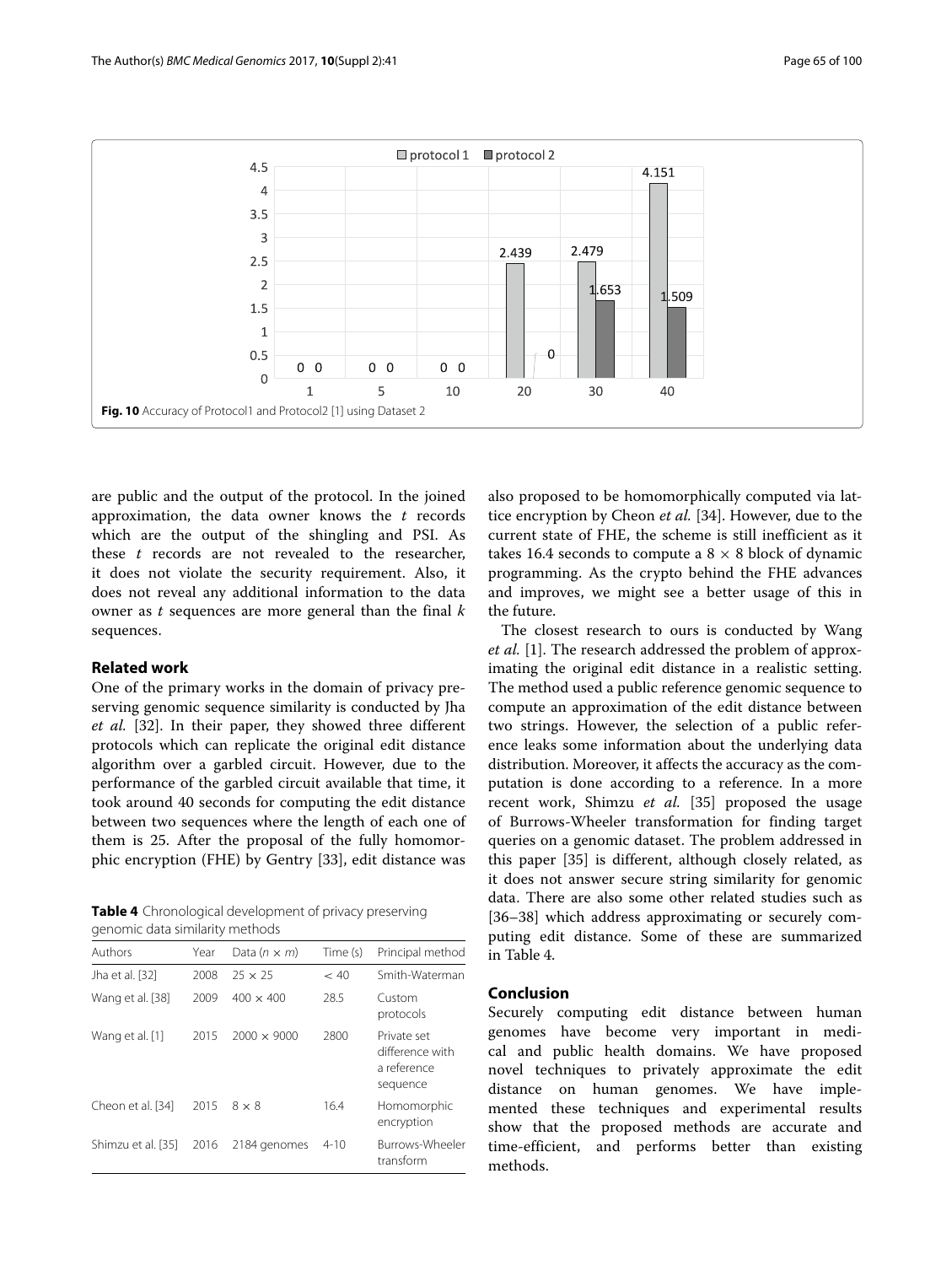## **Additional file**

<span id="page-11-28"></span>**[Additional file 1:](http://dx.doi.org/10.1186/s12920-017-0279-9)** Contains further analysis of the solution mechanisms. (PDF 243 kb)

#### **Acknowledgements**

The iDash competition 2016 evaluation team for Track 2 greatly helped in evaluating and benchmarking the solution. We also thank the reviewers for their thoughtful reviews.

#### **Funding**

The publication was funded by the NSERC Discovery Grants (RGPIN-2015-04147), University of Manitoba Startup Grant and Research Incentive Fund from Zayed University.

#### **Availability of data and materials**

Our implementations are readily available on github [\[26\]](#page-11-25).

#### **Authors' contributions**

MMA devised the methods, detailed analysis and came up with experiments the techniques. DA and NM provided written drafts, detailed edits and assisted in analyzing and interpreting the methods. All authors have given approval for the final version of the manuscript.

#### **Competing interests**

The authors declare that they have no competing interests.

# **Consent for publication**

Not applicable.

**Ethics approval and consent to participate** Not applicable.

## **About this supplement**

This article has been published as part of BMC Medical Genomics Volume 10 Supplement 2, 2017: Proceedings of the 5th iDASH Privacy and Security Workshop 2016. The full contents of the supplement are available online at [https://bmcmedgenomics.biomedcentral.com/articles/supplements/volume-](https://bmcmedgenomics.biomedcentral.com/articles/supplements/volume-10-supplement-2)[10-supplement-2.](https://bmcmedgenomics.biomedcentral.com/articles/supplements/volume-10-supplement-2)

#### **Publisher's Note**

Springer Nature remains neutral with regard to jurisdictional claims in published maps and institutional affiliations.

#### **Author details**

<sup>1</sup> Department of Computer Science, University of Manitoba, Winnipeg, Canada. <sup>2</sup> Zayed University, Dubai, United Arab Emirates.

#### Published: 26 July 2017

#### **References**

- <span id="page-11-0"></span>1. Wang XS, Huang Y, Zhao Y, Tang H, Wang X, Bu D. Efficient genome-wide, privacy-preserving similar patient query based on private edit distance. In: Proceedings of the 22Nd ACM SIGSAC Conference on Computer and Communications Security, CCS '15. New York: ACM; 2015. p. 492–503.
- <span id="page-11-1"></span>2. Centers for Medicare & Medicaid Services. Are you a covered entity? [https://goo.gl/sdkm13.](https://goo.gl/sdkm13) Online; Accessed 6 December 2016.
- <span id="page-11-2"></span>3. Levenshtein VI. Binary codes capable of correcting deletions, insertions and reversals. In: Soviet physics doklady, volume 10(8); 1966. p. 707–10.
- <span id="page-11-3"></span>4. Cohen W, Ravikumar P, Fienberg S. A comparison of string metrics for matching names and records. In: Kdd workshop on data cleaning and object consolidation, volume 3; 2003. p. 73–8.
- <span id="page-11-4"></span>5. Andoni A, Onak K. Approximating edit distance in near-linear time. SIAM J Comput. 2012;41(6):1635–1648. Philadelphia. doi[:10.1137/090767182.](http://dx.doi.org/10.1137/090767182)
- <span id="page-11-5"></span>6. Backurs A, Indyk P. Edit distance cannot be computed in strongly subquadratic time (unless seth is false). In: Proceedings of the Forty-Seventh Annual ACM on Symposium on Theory of Computing. ACM; 2015. p. 51–58.
- <span id="page-11-6"></span>7. Koudas N, Marathe A, Srivastava D. Flexible string matching against large databases in practice. In: Proceedings of the Thirtieth international conference on Very large data bases-Volume 30. Toronto: VLDB Endowment; 2004. p. 1078–86.
- <span id="page-11-7"></span>8. Bar-Yossef Z, Jayram TS, Krauthgamer R, Kumar R. Approximating edit distance efficiently. In: Foundations of Computer Science, 2004. Proceedings. 45th Annual IEEE Symposium on. IEEE; 2004. p. 550–9. doi[:10.1109/FOCS.2004.14.](http://dx.doi.org/10.1109/FOCS.2004.14)
- <span id="page-11-8"></span>9. Homer N, Szelinger S, Redman M, Duggan D, Tembe W, Muehling J, Pearson JV, Stephan DA, Nelson SF, Craig DW, et al. Resolving individuals contributing trace amounts of dna to highly complex mixtures using high-density snp genotyping microarrays. PLoS Genet. 2008;4(8): e1000167.
- <span id="page-11-9"></span>10. Lindor NM, Johnson KJ, McCormick JB, Klee EW, Ferber MJ, Farrugia G. Preserving personal autonomy in a genomic testing era. Genet Med. 2013;15(5):408–9.
- <span id="page-11-10"></span>11. Contreras JL. Nih's genomic data sharing policy: timing and tradeoffs. Trends Genet. 2015;31(2):55–7.
- <span id="page-11-11"></span>12. Leskovec J, Rajaraman A, Ullman JD. Mining of massive datasets. Cambridge: Cambridge University Press; 2014.
- <span id="page-11-12"></span>13. Pinkas B, Schneider T, Segev G, Zohner M. Phasing: Private set intersection using permutation-based hashing. In: 24th USENIX Security Symposium (USENIX Security 15). Washington: USENIX Association; 2015. p. 515–30.
- <span id="page-11-13"></span>14. Fickett JW. Fast optimal alignment. Nucleic Acids Res. 1984;12(1Part1): 175–9.
- <span id="page-11-14"></span>15. Gravano L, Ipeirotis PG, Jagadish HV, Koudas N, Muthukrishnan S, Srivastava D. Approximate string joins in a database (almost) for free. In: Proceedings of the 27th International Conference on Very Large Data Bases. San Francisco: Morgan Kaufmann Publishers Inc.; 2001. p. 491–500.
- <span id="page-11-15"></span>16. Yao AC-C. Protocols for secure computations. In: 23rd Annual Symposium on Foundations of Computer Science (sfcs 1982); 1982. p. 160–4. doi[:10.1109/SFCS.1982.38.](http://dx.doi.org/10.1109/SFCS.1982.38)
- <span id="page-11-16"></span>17. Huang Y, Evans D, Katz J, Malka L. Faster secure two-party computation using garbled circuits. In: Proceedings of the 20th USENIX Conference on Security. Berkeley: USENIX Association; 2011. p. 35–35.
- <span id="page-11-17"></span>18. Ghasemi R, Al Aziz MdM, Mohammed N, Dehkordi MH, Jiang X. Private and efficient query processing on outsourced genomic databases. IEEE J Biomed Health Inform. 2016;PP(99):1–1.
- <span id="page-11-18"></span>19. Wagner RA, Fischer MJ. The string-to-string correction problem. J ACM. 1974;21(1):168–73.
- <span id="page-11-19"></span>20. Lindell Y, Pinkas B. A proof of security of yao's protocol for two-party computation. J Cryptol. 2009;22(2):161–88.
- <span id="page-11-21"></span>21. Rabin MlO. How to exchange secrets with oblivious transfer. In: IACR Eprint archive; 2005. [http://eprint.iacr.org/2005/187.](http://eprint.iacr.org/2005/187)
- <span id="page-11-22"></span>22. Goldreich O. Foundations of Cryptography: Volume 2, Basic Applications. New York: Cambridge University Press; 2004.
- <span id="page-11-23"></span>23. Ukkonen E. Approximate string-matching with q-grams and maximal matches. Theoretical Comput Sci. 1992;92(1):191–211.
- <span id="page-11-24"></span>24. Kondrak G. N-gram similarity and distance. In: International Symposium on String Processing and Information Retrieval. Springer; 2005. p. 115–26.
- <span id="page-11-20"></span>25. Wang X, Chan H, Shi E. Circuit oram: On tightness of the goldreich-ostrovsky lower bound. In: Proceedings of the 22nd ACM SIGSAC Conference on Computer and Communications Security. ACM; 2015. p. 850–61.
- <span id="page-11-25"></span>26. Secure approximate edit distance. [https://github.com/mominbuet/](https://github.com/mominbuet/SecureApproxEditDistance) [SecureApproxEditDistance.](https://github.com/mominbuet/SecureApproxEditDistance) Online; Accessed 14 Jan 2017.
- <span id="page-11-26"></span>27. idash privacy & security workshop 2016. [http://www.](http://www.humangenomeprivacy.org/2016/competition-tasks.html) [humangenomeprivacy.org/2016/competition-tasks.html.](http://www.humangenomeprivacy.org/2016/competition-tasks.html) Online; Accessed 23 Dec 2016.
- <span id="page-11-27"></span>28. 1000 genomes dataset phase 1. [ftp://ftp.1000genomes.ebi.ac.uk/vol1/](ftp://ftp.1000genomes.ebi.ac.uk/vol1/ftp/phase1/analysis_results/integrated_call_sets/) [ftp/phase1/analysis\\_results/integrated\\_call\\_sets/.](ftp://ftp.1000genomes.ebi.ac.uk/vol1/ftp/phase1/analysis_results/integrated_call_sets/) Online; Accessed 23 Dec 2016.
- <span id="page-11-29"></span>29. Encryptogroup. [https://github.com/encryptogroup/PSI.](https://github.com/encryptogroup/PSI) Online; Accessed 23 Dec 2016.
- <span id="page-11-30"></span>30. Pinkas B, Schneider T, Zohner M. Faster private set intersection based on OT extension. In: 23rd USENIX Security Symposium (USENIX Security 14). San Diego: USENIX Association; 2014. p. 797–812.
- <span id="page-11-31"></span>31. Meadows C. A more efficient cryptographic matchmaking protocol for use in the absence of a continuously available third party. In: Security and Privacy, 1986 IEEE Symposium on. IEEE; 1986. p. 134–4.